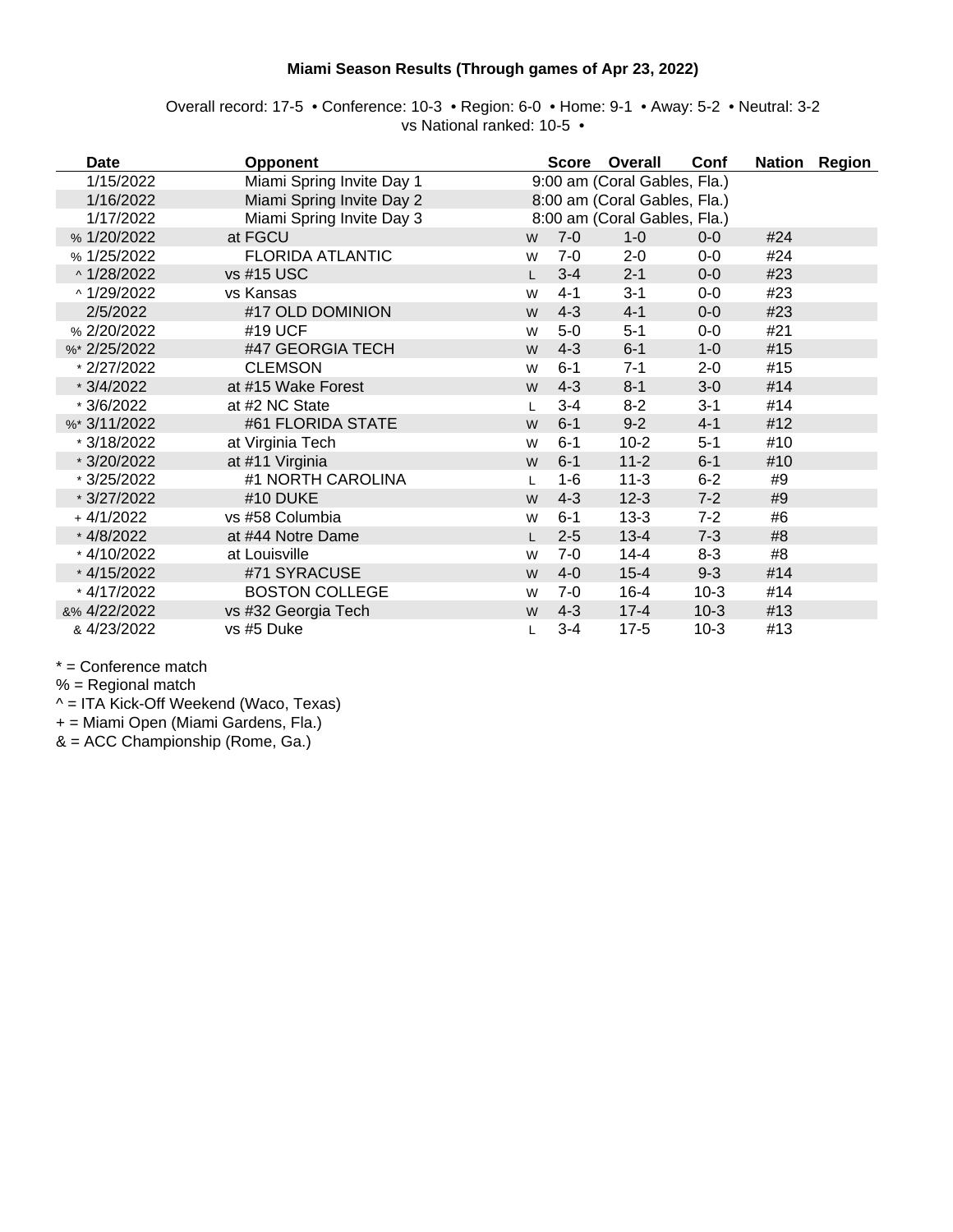#### **Miami Season Statistics (Through games of Apr 23, 2022)**

Overall record: 17-5 • Conference: 10-3 • Region: 6-0 • Home: 9-1 • Away: 5-2 • Neutral: 3-2 vs National ranked: 10-5 •

|                            |           |          |           |           |          |          |          |         |          |          | <b>VS</b> | ranked  |                | Last    |
|----------------------------|-----------|----------|-----------|-----------|----------|----------|----------|---------|----------|----------|-----------|---------|----------------|---------|
| <b>SINGLES</b>             | Overall   | Dual     | Tour      | Conf      |          |          | 3        | 4       | 5        | 6        | Nat'l     | Req'l   | <b>Strk</b>    | 10      |
| Daevenia Achong            | 19-6      | $18 - 4$ | $1 - 2$   | $12 - 1$  | 3-0      | $14-4$   | $1-0$    | ---     | ---      | ---      | 7-5       | $0 - 0$ | L1             | $8 - 2$ |
| <b>Audrey Boch-Collins</b> | $18 - 4$  | $15 - 4$ | $3-0$     | $8 - 3$   | ---      | ---      | ---      | $7-4$   | $8 - 0$  | $---$    | $1 - 2$   | $0 - 0$ | W7             | $8 - 1$ |
| Nada Dimovksa              | $1 - 1$   | $0 - 0$  | $1 - 1$   | $0 - 0$   | ---      | ---      |          |         | ---      | ---      | $0-0$     | $0 - 0$ | L1             | $1 - 1$ |
| Diana Khodan               | $11 - 6$  | $10 - 4$ | $1 - 2$   | $5 - 3$   | ---      | ---      | ---      | ---     | $5 - 1$  | $5-3$    | $0 - 1$   | $0 - 0$ | W <sub>1</sub> | $7 - 3$ |
| Tatyana Nikolenko          | 4-4       | $4 - 4$  | $0 - 0$   | $3-3$     | ---      | ---      |          |         | ---      | 4-4      | $0 - 0$   | $0 - 0$ | L1             | $4 - 4$ |
| Isabella Pfennig           | $17 - 7$  | $17 - 4$ | $0 - 3$   | $8 - 4$   | $---$    | $1-0$    | $16 - 4$ | ---     | ---      | ---      | $6 - 3$   | $0 - 0$ | W <sub>5</sub> | $7 - 3$ |
| Eden Richardson            | $11 - 11$ | $9 - 10$ | $2 - 1$   | $6-6$     | $8-9$    | $1 - 1$  | ---      | ---     | ---      | $---$    | $5-9$     | $0 - 0$ | W <sub>1</sub> | $4 - 5$ |
| Maya Tahan                 | $15-9$    | $13 - 8$ | $2 - 1$   | $8 - 4$   | ---      | ---      | $1-0$    | $6 - 4$ | $3-3$    | $3 - 1$  | $1 - 3$   | $0 - 0$ | L <sub>2</sub> | $6 - 4$ |
| Totals                     | 97-48     | 87-38    | $10 - 10$ | $51 - 24$ | $11 - 9$ | $16 - 5$ | $18 - 4$ | $3 - 8$ | $16 - 4$ | $13 - 8$ | $20 - 23$ | $0 - 0$ |                |         |
| Percentage                 | .669      | .696     | .500      | .680      | .550     | .762     | .818     | .619    | .800     | .619     | .465      | .000    |                |         |

|                                       |          |          |         |         |                   |         |         | <b>VS</b> | ranked      |                | Last    |
|---------------------------------------|----------|----------|---------|---------|-------------------|---------|---------|-----------|-------------|----------------|---------|
| <b>DOUBLES TEAMS</b>                  | Overall  | Dual     | Tour    | Conf    |                   |         | з       |           | Nat'l Rea'l | Strk           | 10      |
| Daevenia Achong/Eden Richardson       | $15 - 7$ | $13 - 7$ | $2 - 0$ | $8 - 5$ | 13-7              | ---     |         | $5 - 4$   | 0-0         | W1             | $5 - 5$ |
| Diana Khodan/Maya Tahan               | $9 - 7$  | $8 - 6$  | $1 - 1$ | $4-5$   | $---$             | $8-6$   | $---$   | $2 - 2$   | $0 - 0$     | W <sub>1</sub> | $5 - 5$ |
| Audrey Boch-Collins/Isabella Pfennig  | 12-4     | $11 - 3$ | 1-1     | $4 - 1$ | $\qquad \qquad -$ | $- - -$ | 11-3    | $0 - 0$   | $0 - 0$     | L2             | $7-3$   |
| Audrey Boch-Collins/Tatyana Nikolenko | $0 - 1$  | $0 - 1$  | $0 - 0$ | $0 - 1$ | $---$             | $---$   | $0 - 1$ | $0 - 0$   | $0 - 0$     |                | $0 - 1$ |
| Tatyana Nikolenko/Maya Tahan          | $3-2$    | $3-2$    | $0-0$   | $3 - 1$ | $---$             | $3-2$   | $---$   | 1-1       | $0 - 0$     |                | $3 - 2$ |
| Totals                                | 40-21    | $36-19$  | $4 - 2$ | 20-13   | 13-7              | 11-8    | 12-4    | 8-7       | $0 - 0$     |                |         |
| Percentage                            | .656     | .655     | .667    | .606    | .650              | .579    | .750    | .533      | .000        |                |         |

| Date         | <b>Opponent</b>           |   | <b>Score</b> | Overall                      | Conf    | Nat'l | Reg'l |
|--------------|---------------------------|---|--------------|------------------------------|---------|-------|-------|
| 1/15/2022    | Miami Spring Invite Day 1 |   |              | 9:00 am (Coral Gables, Fla.) |         |       |       |
| 1/16/2022    | Miami Spring Invite Day 2 |   |              | 8:00 am (Coral Gables, Fla.) |         |       |       |
| 1/17/2022    | Miami Spring Invite Day 3 |   |              | 8:00 am (Coral Gables, Fla.) |         |       |       |
| % 1/20/2022  | at FGCU                   | W | $7-0$        | $1 - 0$                      | $0-0$   | #24   |       |
| % 1/25/2022  | <b>FLORIDA ATLANTIC</b>   | W | $7-0$        | $2 - 0$                      | $0-0$   | #24   |       |
| ^ 1/28/2022  | vs #15 USC                |   | $3 - 4$      | $2 - 1$                      | $0-0$   | #23   |       |
| ^ 1/29/2022  | vs Kansas                 | W | 4-1          | $3 - 1$                      | $0-0$   | #23   |       |
| 2/5/2022     | #17 OLD DOMINION          | W | $4 - 3$      | $4 - 1$                      | $0 - 0$ | #23   |       |
| % 2/20/2022  | #19 UCF                   | W | $5-0$        | $5 - 1$                      | $0-0$   | #21   |       |
| %* 2/25/2022 | #47 GEORGIA TECH          | W | $4 - 3$      | $6 - 1$                      | $1 - 0$ | #15   |       |
| * 2/27/2022  | <b>CLEMSON</b>            | W | $6 - 1$      | $7 - 1$                      | $2 - 0$ | #15   |       |
| * 3/4/2022   | at #15 Wake Forest        | W | $4 - 3$      | $8 - 1$                      | $3-0$   | #14   |       |
| * 3/6/2022   | at #2 NC State            |   | $3 - 4$      | $8 - 2$                      | $3 - 1$ | #14   |       |
| %* 3/11/2022 | #61 FLORIDA STATE         | W | $6 - 1$      | $9 - 2$                      | $4 - 1$ | #12   |       |
| * 3/18/2022  | at Virginia Tech          | W | $6 - 1$      | $10 - 2$                     | $5 - 1$ | #10   |       |
| * 3/20/2022  | at #11 Virginia           | W | $6 - 1$      | $11 - 2$                     | $6 - 1$ | #10   |       |
| * 3/25/2022  | #1 NORTH CAROLINA         |   | $1 - 6$      | $11-3$                       | $6 - 2$ | #9    |       |
| * 3/27/2022  | #10 DUKE                  | W | $4 - 3$      | $12 - 3$                     | $7 - 2$ | #9    |       |
| $+4/1/2022$  | vs #58 Columbia           | W | $6 - 1$      | $13-3$                       | $7-2$   | #6    |       |
| * 4/8/2022   | at #44 Notre Dame         |   | $2 - 5$      | $13 - 4$                     | $7 - 3$ | #8    |       |
| * 4/10/2022  | at Louisville             | W | $7-0$        | $14 - 4$                     | $8 - 3$ | #8    |       |
| * 4/15/2022  | #71 SYRACUSE              | W | $4 - 0$      | $15 - 4$                     | $9 - 3$ | #14   |       |
| * 4/17/2022  | <b>BOSTON COLLEGE</b>     | W | $7-0$        | $16 - 4$                     | $10-3$  | #14   |       |
| & 4/22/2022  | vs #32 Georgia Tech       | W | $4 - 3$      | $17 - 4$                     | $10-3$  | #13   |       |
| & 4/23/2022  | vs #5 Duke                |   | $3 - 4$      | $17 - 5$                     | $10-3$  | #13   |       |

\* = Conference match

% = Regional match

^ = ITA Kick-Off Weekend (Waco, Texas)

+ = Miami Open (Miami Gardens, Fla.)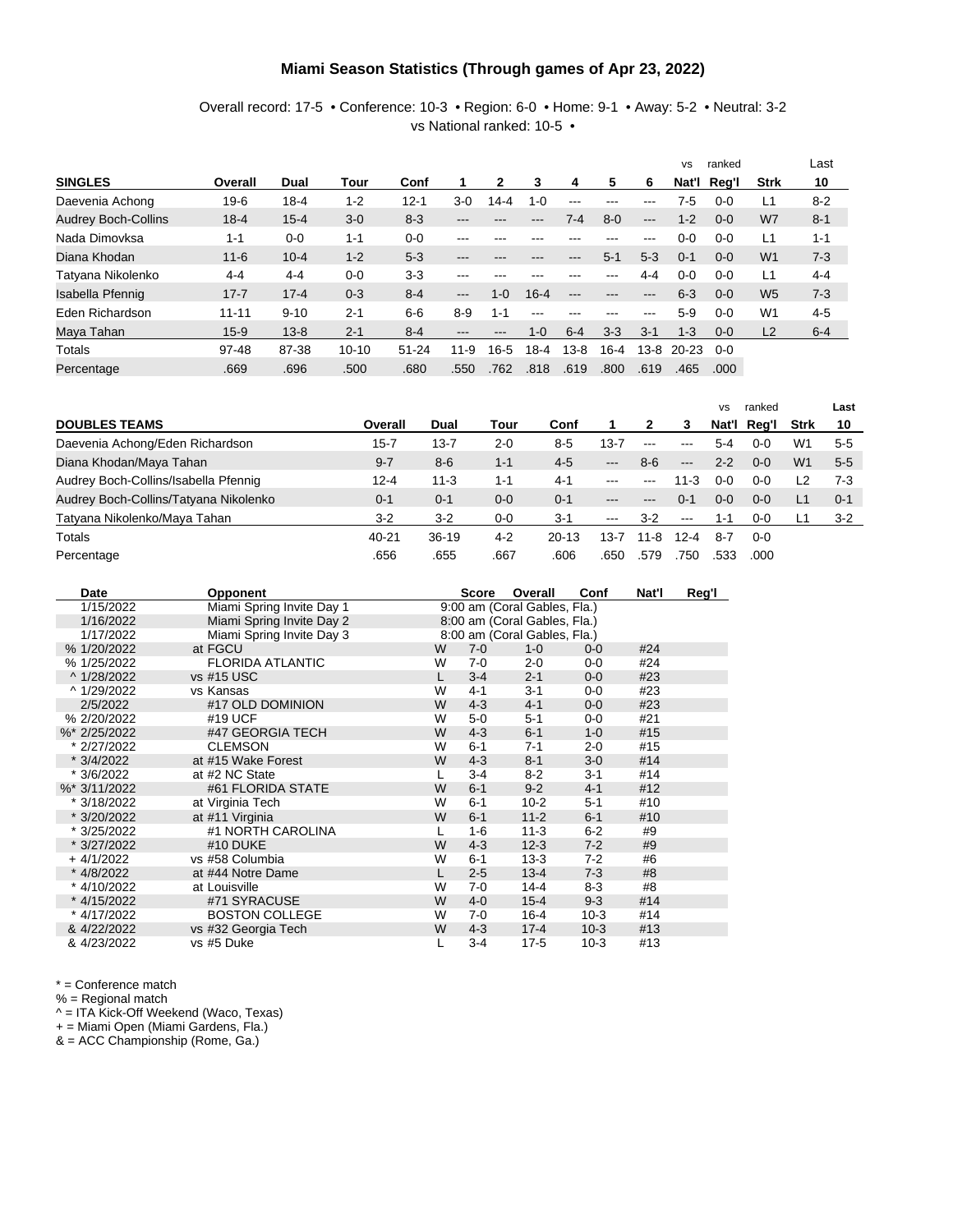# **Miami Season Statistics (Through games of Apr 23, 2022)**

|                            |          |          |         |           |          |              |          | <b>VS</b> | ranked  |
|----------------------------|----------|----------|---------|-----------|----------|--------------|----------|-----------|---------|
| <b>DOUBLES</b>             | Overall  | Dual     | Tour    | Conf      | 1        | $\mathbf{2}$ | 3        | Nat'l     | Reg'l   |
| Isabella Pfennig           | $12 - 4$ | $11 - 3$ | $1 - 1$ | $4 - 1$   | $---$    | $--$         | $11 - 3$ | $0-0$     | $0-0$   |
| Daevenia Achong            | $15 - 7$ | $13 - 7$ | $2 - 0$ | $8 - 5$   | $13 - 7$ | ---          | $---$    | $5 - 4$   | $0-0$   |
| Eden Richardson            | $15 - 7$ | $13 - 7$ | $2 - 0$ | $8 - 5$   | $13 - 7$ | ---          | $---$    | $5 - 4$   | $0-0$   |
| <b>Audrey Boch-Collins</b> | $12 - 5$ | $11 - 4$ | $1 - 1$ | $4 - 2$   | $---$    | $---$        | $11 - 4$ | $0 - 0$   | $0-0$   |
| Diana Khodan               | $9 - 7$  | $8-6$    | $1 - 1$ | $4 - 5$   | $---$    | $8-6$        | $---$    | $2 - 2$   | $0-0$   |
| Maya Tahan                 | $12 - 9$ | $11 - 8$ | $1 - 1$ | $7-6$     | $---$    | $11 - 8$     | $---$    | $3-3$     | $0 - 0$ |
| Tatyana Nikolenko          | $3-3$    | $3 - 3$  | $0 - 0$ | $3-2$     | ---      | $3 - 2$      | $0 - 1$  | $1 - 1$   | $0-0$   |
|                            | 40-21    | $36-19$  | $4 - 2$ | $20 - 13$ | $13 - 7$ | $11 - 8$     | $12 - 4$ | $8 - 7$   | $0-0$   |
| Percentage                 | .656     | .655     | .667    | .606      | .650     | .579         | .750     | .533      | .000    |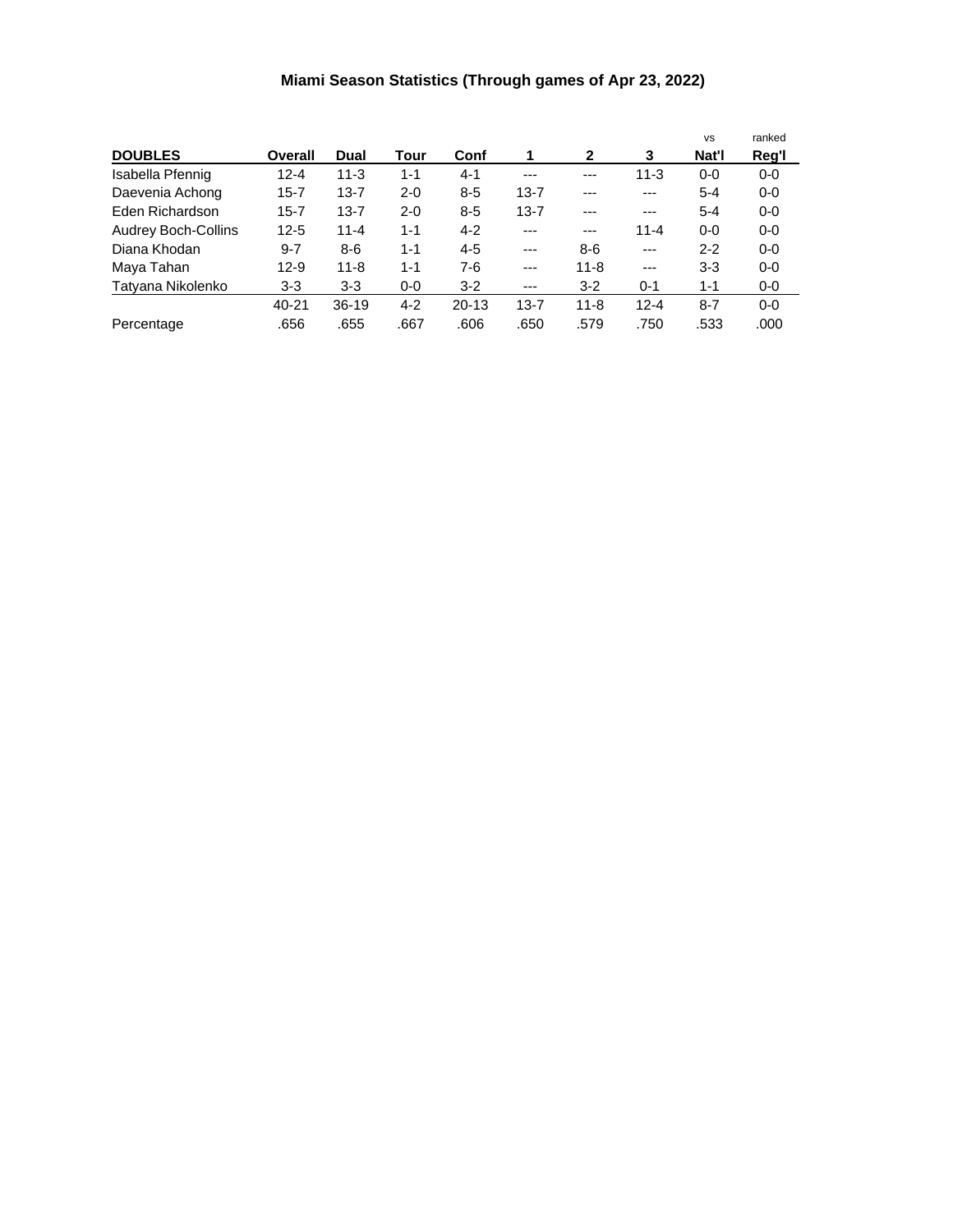#### **Miami Team Match-by-Match (Through games of Apr 23, 2022)**

|                   |                         |    | <b>Singles</b> |              |              |   |          |   | <b>Doubles</b> |          |          |              |
|-------------------|-------------------------|----|----------------|--------------|--------------|---|----------|---|----------------|----------|----------|--------------|
| Date              | <b>Opponent</b>         |    | <b>Score</b>   | 1            | $\mathbf{2}$ | 3 | 4        | 5 | 6              | 1        | 2        | 3            |
| % 1/20/2022       | at FGCU                 | W  | $7 - 0$        | W            | W            | W | W        | W | W              | W        | W        | W            |
| % 1/25/2022       | <b>FLORIDA ATLANTIC</b> | W  | $7 - 0$        | W            | W            | W | W        | W | W              | W        | <b>u</b> | W            |
| $\land$ 1/28/2022 | vs #15 USC              |    | $3 - 4$        | L            |              | W | W        | L |                | u        | W        | W            |
| $\land$ 1/29/2022 | vs Kansas               | W  | $4 - 1$        | $\mathbf{u}$ |              | W | W        | u | W              | W        |          | W            |
| 2/5/2022          | #17 OLD DOMINION        | W  | $4 - 3$        | L            | W            | W |          | L | W              | W        | u        | W            |
| % 2/20/2022       | #19 UCF                 | W  | $5-0$          | <b>u</b>     | W            | W | <b>u</b> | W | W              | <b>u</b> | W        | W            |
| %* 2/25/2022      | #47 GEORGIA TECH        | W  | $4 - 3$        | L            | W            | W |          | W | W              | L        |          | W            |
| * 2/27/2022       | <b>CLEMSON</b>          | W  | $6 - 1$        | W            | W            |   | W        | W | W              | W        | W        | $\mathbf{u}$ |
| * 3/4/2022        | at #15 Wake Forest      | W  | $4 - 3$        | W            | W            | W |          |   |                | W        |          | W            |
| * 3/6/2022        | at #2 NC State          | L  | $3 - 4$        | L            | W            | W |          | W |                | L        |          |              |
| %* 3/11/2022      | #61 FLORIDA STATE       | W  | $6 - 1$        | L            | W            | W | W        | W | Ww             | W        | W        | Ww           |
| * 3/18/2022       | at Virginia Tech        | W  | $6 - 1$        | W            | W            | W | W        | W |                | W        | W        | L            |
| * 3/20/2022       | at #11 Virginia         | W  | $6 - 1$        | W            | W            | W | W        | W |                | L        | W        | W            |
| * 3/25/2022       | #1 NORTH CAROLINA       | L. | $1 - 6$        | L.           | W            | L |          | L |                | L.       |          | $\mathsf{u}$ |
| * 3/27/2022       | #10 DUKE                | W  | $4 - 3$        | W            |              |   | W        | W |                | W        |          | W            |
| $+4/1/2022$       | vs #58 Columbia         | W  | $6 - 1$        | L.           | W            | W | W        | W | W              | L.       | W        | W            |
| * 4/8/2022        | at #44 Notre Dame       | L  | $2 - 5$        | L            |              |   |          | W | W              | L        |          | <b>u</b>     |
| * 4/10/2022       | at Louisville           | W  | $7 - 0$        | W            | W            | W | W        | W | W              | W        | W        | $\mathsf{u}$ |
| * 4/15/2022       | #71 SYRACUSE            | W  | 4-0            | W            | u            | W | W        | u | u              | W        | W        | u            |
| * 4/17/2022       | <b>BOSTON COLLEGE</b>   | W  | $7 - 0$        | W            | W            | W | W        | W | W              | W        | W        | u            |
| & 4/22/2022       | vs #32 Georgia Tech     | W  | $4 - 3$        | L            | W            | W |          | W | W              | L        | u        | L            |
| & 4/23/2022       | vs #5 Duke              | L  | $3 - 4$        | W            |              | W |          | W | L              | W        |          | L            |

\* = Conference match

% = Regional match

^ = ITA Kick-Off Weekend (Waco, Texas)

+ = Miami Open (Miami Gardens, Fla.)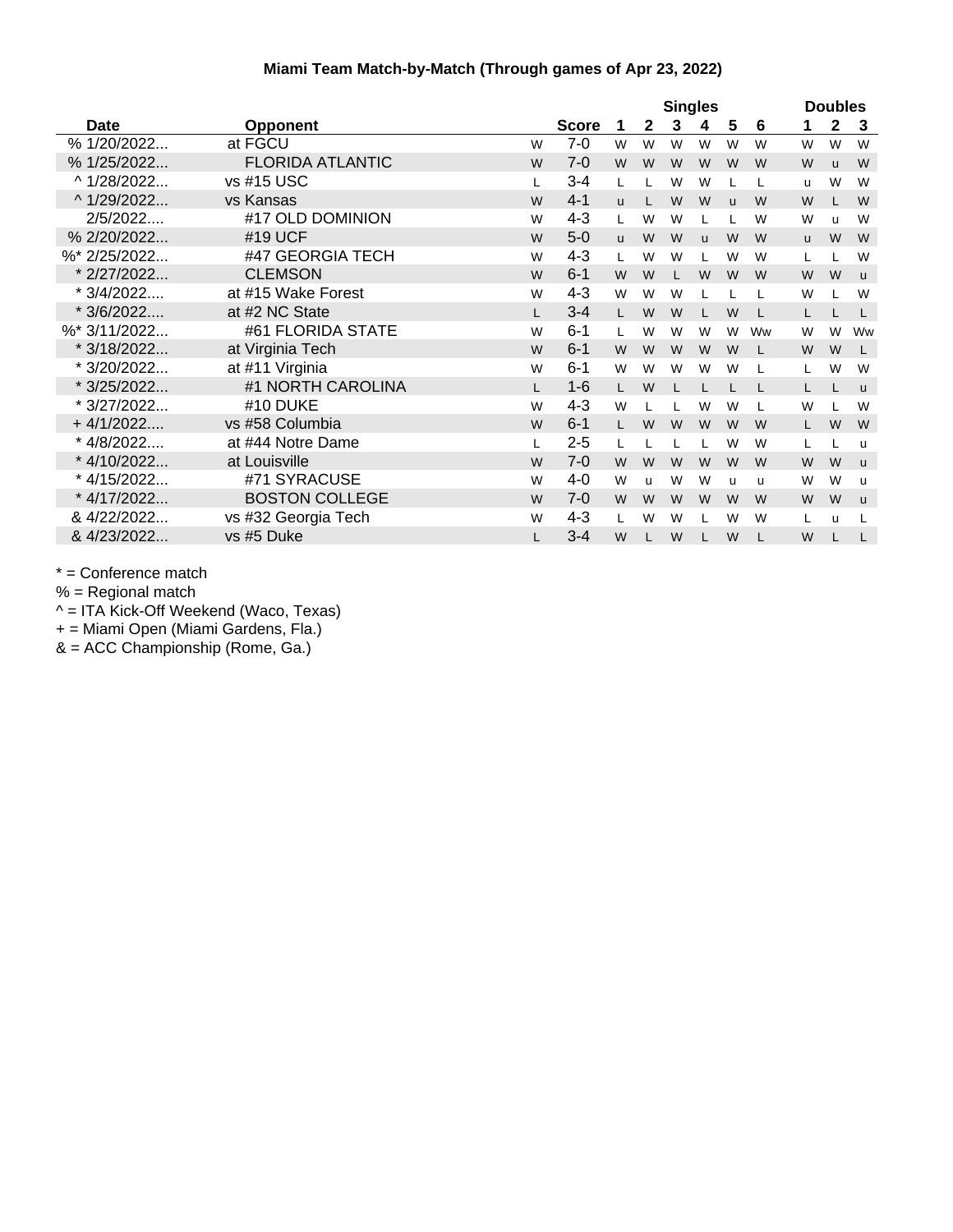#### **Daevenia Achong**

|                       | <b>SINGLES</b>                                   |                    | <b>Team/School</b>           |              | Pos Opponent (Rank Nat/Reg)                                            |                |     | <b>Singles score</b>                                    |
|-----------------------|--------------------------------------------------|--------------------|------------------------------|--------------|------------------------------------------------------------------------|----------------|-----|---------------------------------------------------------|
|                       | 1/15/2022                                        |                    | vs Vanderbilt                |              | Anessa Lee (112/-)                                                     |                |     | Lost 4-6, 3-6                                           |
|                       | 1/16/2022                                        |                    | vs NC State                  |              | Priska Nugroho                                                         |                |     | Won 6-3, 7-6 (7-4)                                      |
|                       | 1/17/2022                                        |                    | vs Texas                     |              | Charlotte Chavatipon                                                   |                |     | Lost 2-6, 4-6                                           |
| $\%$                  | 1/20/2022                                        |                    | at FGCU                      |              | <b>Fanny Norin</b><br>3                                                | Won 6-0, 6-1   |     |                                                         |
| $\%$                  | 1/25/2022                                        |                    | Florida Atlantic             |              | 2<br>Katerina Filip                                                    | Won 6-0, 7-5   |     |                                                         |
| ۸                     | 1/28/2022                                        |                    | vs #15 USC                   |              | $\overline{2}$<br>Salma Ewing (12/-)                                   |                |     | Lost 7-5, 5-7, 0-6                                      |
| ۸                     | 1/29/2022                                        |                    | vs Kansas                    |              | 2<br>Maria Titova (42/-)                                               |                |     | Lost 1-6, 2-6                                           |
|                       | 2/5/2022                                         |                    | #17 Old Dominion             |              | 2<br>Tatsiana Sasnouskaya (116/-)                                      |                |     | Won 7-6 (7-3), 6-1                                      |
| %                     | 2/20/2022                                        |                    | #19 UCF                      |              | 2<br>Noel Saidenova                                                    |                |     | Won 6-1, 6-2                                            |
| $%$ *                 | 2/25/2022                                        |                    | #47 Georgia Tech             |              | $\overline{2}$<br>Ava Hrastar                                          |                |     | Won 6-4, 3-6, 6-4                                       |
| $\star$               | 2/27/2022                                        |                    | Clemson                      |              | 2<br>Eleni Louka (123/-)                                               |                |     | Won 6-3, 6-0                                            |
| $\star$               | 3/4/2022                                         |                    | at #15 Wake Forest           |              | $\overline{c}$<br>Anna Campana                                         |                |     | Won 6-2, 6-2                                            |
| $\star$               | 3/6/2022                                         |                    | at #2 NC State               |              | 2<br>Abigail Rencheli (24/-)                                           | Won 7-5, 6-1   |     |                                                         |
| %                     | 3/11/2022                                        |                    | #61 Florida State            |              | $\overline{2}$<br>Vic Allen                                            |                |     | Won 2-6, 6-4, 1-0 (10-3)                                |
| $^\star$              | 3/18/2022                                        |                    | at Virginia Tech             |              | Tamara Barad Itzhaki<br>1                                              | Won 6-3, 6-3   |     |                                                         |
| $\star$               | 3/20/2022                                        |                    | at #11 Virginia              |              | 2<br>Elaine Chervinsky (50/-)                                          |                |     | Won 4-6, 6-1, 7-5                                       |
| $\star$               | 3/25/2022                                        |                    | #1 North Carolina            |              | $\overline{2}$<br>Elizabeth Scotty (16/-)                              | Won 6-4, 7-5   |     |                                                         |
| $\star$               | 3/27/2022                                        |                    | #10 Duke                     |              | $\mathbf{1}$<br>Georgia Drummy (20/-)                                  |                |     | Won 6-3, 5-7, 6-0                                       |
| +                     | 4/1/2022                                         |                    | vs #58 Columbia              |              | 2<br>Anna Zhang                                                        |                |     | Won 6-2, 6-3                                            |
| $\star$               | 4/8/2022                                         |                    | at #44 Notre Dame            |              | $\overline{c}$<br>Julia Andreach (28/-)                                |                |     | Lost 5-7, 2-6                                           |
| $\star$               | 4/10/2022                                        |                    | at Louisville                |              | Chelsea Sawyer<br>$\overline{2}$                                       |                |     | Won 6-4, 6-3                                            |
| $\star$               | 4/15/2022                                        |                    | #71 Syracuse                 |              | $\mathbf{1}$<br>Miyuka Kimoto                                          |                |     | Won 6-2, 6-0                                            |
| $\star$               | 4/17/2022                                        |                    | <b>Boston College</b>        |              | Laura Lopez<br>$\overline{2}$                                          | Won 6-0, 6-1   |     |                                                         |
|                       | &% 4/22/2022                                     |                    | vs #32 Georgia Tech          |              | 2 <sup>7</sup><br>Kylie Bilchev (81/-)                                 |                |     | Won 4-6, 6-1, 6-4                                       |
| &                     | 4/23/2022                                        |                    | vs #5 Duke                   |              | 2<br>Georgia Drummy (14/-)                                             |                |     | Lost $6-1$ , $3-6$ , $2-6$                              |
|                       | <b>DOUBLES</b><br>1/15/202 vs Texas              | <b>Team/School</b> |                              |              | Pos Opponent (Rank Nat/Reg)<br>Kylie Collins/Peyton Stearns            |                |     | <b>Doubles score/partner</b><br>Won 6-3/Eden Richardson |
|                       | 1/17/202 vs NC State                             |                    |                              |              | Amelia Rajecki/Abigail Rencheli                                        |                |     | Won 6-3/Eden Richardson                                 |
| %                     | 1/20/202 at FGCU                                 |                    |                              | 1.           | Emma Bardet/Ida Ferding                                                | Won            |     | 6-0/Eden Richardson                                     |
| $\frac{0}{0}$         | 1/25/202 Florida Atlantic                        |                    |                              | 1            | Katerina Filip/Martina Kudelova                                        |                | Won | 6-4/Eden Richardson                                     |
| ۸                     | 1/28/202 vs #15 USC                              |                    |                              | 1            | Salma Ewing/Snow Han (23/-)                                            | $\mathbf{r}$   |     | 4-5, unfinished/Eden Richardso                          |
| $\boldsymbol{\wedge}$ | 1/29/202 vs Kansas                               |                    |                              | $\mathbf{1}$ | Malkia Nguonoue/Maria Titova                                           |                |     | Won 6-4/Eden Richardson                                 |
|                       | 2/5/2022 #17 Old Dominion                        |                    |                              | 1            | Tatsiana Sasnouskaya/Alesya Yakubovich                                 | Won            |     | 6-0/Eden Richardson                                     |
| %                     | 2/20/202 #19 UCF                                 |                    |                              | 1            | Evgeniya Levashova/Marie Mattel                                        | $\blacksquare$ |     | 5-4, unfinished/Eden Richardso                          |
|                       | %* 2/25/202 #47 Georgia Tech                     |                    |                              | 1            | Kylie Bilchev/Ava Hrastar (16/-)                                       | Lost           |     | 3-6/Eden Richardson                                     |
| $\star$               | 2/27/202 Clemson                                 |                    |                              | $\mathbf{1}$ | Cristina Mayorova/Daniella Medvedeva                                   | Won            |     | 6-3/Eden Richardson                                     |
| $\star$               |                                                  |                    | 3/4/2022 at #15 Wake Forest  | 1            | Anna Brylin/Brooke Killingsworth (6/-)                                 | Won            |     | 6-4/Eden Richardson                                     |
| $\star$               | 3/6/2022 at #2 NC State                          |                    |                              | $\mathbf{1}$ | Jaeda Daniel/Nell Miller (16/-)                                        | Lost           |     | 4-6/Eden Richardson                                     |
|                       | %* 3/11/202 #61 Florida State                    |                    |                              | 1            | Anna Arkadianou/Petra Hule                                             |                | Won | 6-4/Eden Richardson                                     |
| $\star$               | 3/18/202 at Virginia Tech                        |                    |                              | 1            | Katie Andreini/Annie Clark                                             |                |     | Won 6-3/Eden Richardson                                 |
|                       | 3/20/202 at #11 Virginia                         |                    |                              |              | Emma Navarro/Hibah Shaikh                                              | Lost           |     | 2-6/Eden Richardson                                     |
| $\star$               | 3/25/202 #1 North Carolina                       |                    |                              | 1            | Fiona Crawley/Elizabeth Scotty (1/-)                                   | Lost           |     | 3-6/Eden Richardson                                     |
| $\star$               | 3/27/202 #10 Duke                                |                    |                              | 1            | Margaryta Bilokin/Eliza Omirou (75/-)                                  | Won            |     | 6-4/Eden Richardson                                     |
| $\ddot{}$             | 4/1/2022 vs #58 Columbia                         |                    |                              | 1            | Akanksha Bhan/Melissa Sakar                                            | Lost           |     | 6-7 (5-7)/Eden Richardson                               |
| $\star$               | 4/8/2022 at #44 Notre Dame                       |                    |                              | 1            | Maria Olivia Castedo/Page Freeman                                      | Lost           |     | 4-6/Eden Richardson                                     |
| $\star$               | 4/10/202 at Louisville                           |                    |                              | 1            | Sasha Gorchanyuk/Rhea Verma                                            | Won            |     | 6-2/Eden Richardson                                     |
| $\ast$                |                                                  |                    |                              |              |                                                                        |                |     | 6-0/Eden Richardson                                     |
| $\ast$                | 4/15/202 #71 Syracuse<br>4/17/202 Boston College |                    |                              | 1<br>1       | Shiori Ito/Sofya Treshcheva (86/-)<br>Marice Aguiar/Laura Lopez (37/-) | Won            |     | 6-2/Eden Richardson                                     |
| &                     |                                                  |                    | 4/22/202 vs #32 Georgia Tech | 1            | Carol Lee/Kate Sharabura (5/-)                                         | Won<br>Lost    |     | 4-6/Eden Richardson                                     |
| &                     |                                                  |                    |                              |              | Karolina Berankova/Georgia Drummy (31/-)                               |                |     |                                                         |
|                       | 4/23/202 vs #5 Duke                              |                    |                              | 1            |                                                                        | Won            |     | 6-3/Eden Richardson                                     |

\* = Conference match

% = Regional match

^ = ITA Kick-Off Weekend (Waco, Texas)

+ = Miami Open (Miami Gardens, Fla.)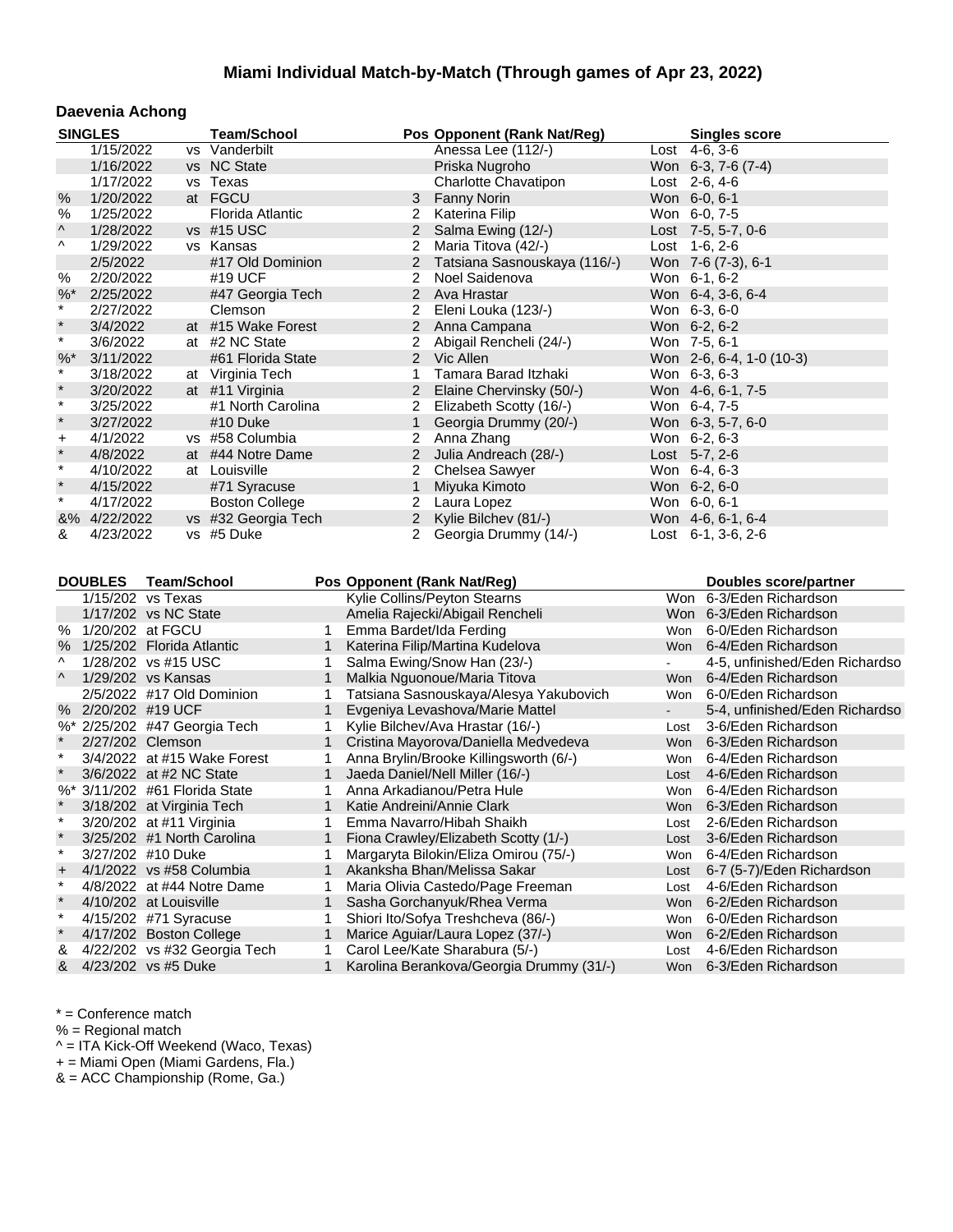### **Audrey Boch-Collins**

|              | <b>SINGLES</b>     |                                                        | <b>Team/School</b>           |   | Pos Opponent (Rank Nat/Reg)                                          |                          | <b>Singles score</b>                                                 |
|--------------|--------------------|--------------------------------------------------------|------------------------------|---|----------------------------------------------------------------------|--------------------------|----------------------------------------------------------------------|
|              | 1/15/2022          |                                                        | vs Vanderbilt                |   | Yufei Long                                                           |                          | Won 6-0, 6-1                                                         |
|              | 1/16/2022          |                                                        | vs NC State                  |   | Sophie Abrams                                                        |                          | Won 4-6, 6-3, 6-1                                                    |
|              | 1/17/2022          |                                                        | vs Texas                     |   | Malaika Rapolu (117/-)                                               |                          | Won 7-6 (7-5), 6-2                                                   |
| %            | 1/20/2022          |                                                        | at FGCU                      |   | Ida Ferding<br>4                                                     |                          | Won 6-1, 6-1                                                         |
| %            | 1/25/2022          |                                                        | Florida Atlantic             |   | Greta Schieroni<br>4                                                 |                          | Won 6-2, 6-1                                                         |
| ۸            | 1/28/2022          |                                                        | vs #15 USC                   |   | Sloane Morra<br>4                                                    |                          | Won 7-6 (8-6), 6-4                                                   |
| Λ            | 1/29/2022          |                                                        | vs Kansas                    |   | Raphaelle Lacasse<br>4                                               |                          | Won 6-3, 6-2                                                         |
|              | 2/5/2022           |                                                        | #17 Old Dominion             |   | AlexandraViktorovich (106/-)<br>4                                    |                          | Lost $4-6, 6-7$ (3-7)                                                |
| %            | 2/20/2022          |                                                        | #19 UCF                      |   | Sophia Biolay<br>4                                                   | $\overline{\phantom{a}}$ | 6-4, 5-4, unfinished                                                 |
| $\%$         | 2/25/2022          |                                                        | #47 Georgia Tech             |   | Mahak Jain<br>$\overline{4}$                                         |                          | Lost $6-2, 4-6, 0-6$                                                 |
| $\star$      | 2/27/2022          |                                                        | Clemson                      |   | Daniella Medvedeva<br>4                                              |                          | Won 6-2, 6-3                                                         |
| $\star$      | 3/4/2022           |                                                        | at #15 Wake Forest           |   | $\overline{4}$<br>Anna Brylin                                        |                          | Lost 1-6, 2-6                                                        |
| $\%$         | 3/11/2022          |                                                        | #61 Florida State            |   | Anna Arkadianou<br>4                                                 |                          | Won 6-3, 7-5                                                         |
| $\star$      | 3/18/2022          |                                                        | at Virginia Tech             |   | Erika Cheng<br>$\overline{4}$                                        |                          | Won 6-0, 6-3                                                         |
| $\star$      | 3/20/2022          |                                                        | at #11 Virginia              |   | Hibah Shaikh<br>5                                                    |                          | Won 6-1, 6-0                                                         |
| $\pmb{\ast}$ | 3/25/2022          |                                                        | #1 North Carolina            |   | Fiona Crawley (34/-)<br>4                                            |                          | Lost $6-4$ , $3-6$ , $0-1$ $(5-10)$                                  |
| $\star$      | 3/27/2022          |                                                        | #10 Duke                     |   | 5<br>Margaryta Bilokin                                               |                          | Won 6-0, 6-0                                                         |
| $\ddot{}$    | 4/1/2022           |                                                        | vs #58 Columbia              |   | 5<br>Julia Haynes                                                    |                          | Won 6-0, 6-3                                                         |
| $\star$      | 4/8/2022           | at                                                     | #44 Notre Dame               |   | Maria Olivia Castedo<br>5                                            |                          | Won 6-4, 1-6, 6-4                                                    |
| $\ast$       | 4/10/2022          |                                                        | at Louisville                |   | 5<br>Tyra Richardson                                                 |                          | Won 6-2, 6-4                                                         |
| $\star$      | 4/15/2022          |                                                        | #71 Syracuse                 |   | Ines Fonte<br>5                                                      |                          | 6-4, unfinished                                                      |
| $\star$      | 4/17/2022          |                                                        | <b>Boston College</b>        |   | 5<br>Sophia Edwards                                                  |                          | Won 6-4, 7-5                                                         |
|              | &% 4/22/2022       |                                                        | vs #32 Georgia Tech          |   | Gia Cohen<br>5                                                       |                          | Won 6-0, 6-4                                                         |
| &            | 4/23/2022          |                                                        | vs #5 Duke                   |   | 5<br>Margaryta Bilokin                                               |                          | Won 6-3, 7-5                                                         |
|              |                    |                                                        |                              |   |                                                                      |                          |                                                                      |
|              |                    |                                                        |                              |   |                                                                      |                          |                                                                      |
|              | <b>DOUBLES</b>     | <b>Team/School</b>                                     |                              |   | Pos Opponent (Rank Nat/Reg)                                          |                          | <b>Doubles score/partner</b>                                         |
|              |                    | 1/15/202 vs Texas<br>1/17/202 vs NC State              |                              |   | Gabby Cusano/Simran Kortikere                                        |                          | Won 6-0/Isabella Pfennig                                             |
|              | % 1/20/202 at FGCU |                                                        |                              | 3 | Sara Nayar/Priska Nugroho                                            |                          | Lost 6-7 (11-13)/Isabella Pfennig                                    |
| $\%$         |                    | 1/25/202 Florida Atlantic                              |                              | 3 | Fanny Norin/Jordana Ossa<br>Millie-Mae Matthews/Amber McGinnis       |                          | Won 6-1/Isabella Pfennig<br>Won 6-2/Isabella Pfennig                 |
| ۸            |                    | 1/28/202 vs #15 USC                                    |                              | 3 | Sloane Morra/Danielle Wilson                                         |                          | Won 6-1/Isabella Pfennig                                             |
| ۸            |                    | 1/29/202 vs Kansas                                     |                              | 3 |                                                                      |                          | Won 6-4/Isabella Pfennig                                             |
|              |                    | 2/5/2022 #17 Old Dominion                              |                              | 3 | Raphaelle Lacasse/M Manyoma-Velasquez<br>Marina Alcaide/Shahar Biran | Won                      |                                                                      |
|              |                    |                                                        |                              | 3 |                                                                      | Won                      | 6-1/Isabella Pfennig                                                 |
|              |                    | % 2/20/202 #19 UCF                                     |                              | 3 | Anique Kattenberg/Noel Saidenova<br>Gia Cohen/Ruth Marsh             |                          | 6-0/Isabella Pfennig<br>Won 6-0/Isabella Pfennig                     |
| $\star$      | 2/27/202 Clemson   | %* 2/25/202 #47 Georgia Tech                           |                              | 3 |                                                                      | $\blacksquare$           |                                                                      |
| $\ast$       |                    |                                                        | 3/4/2022 at #15 Wake Forest  | 3 | Samantha Buyckx/Ali DeSpain                                          |                          | 4-4, unfinished/Isabella Pfennig                                     |
| $\star$      |                    | 3/6/2022 at #2 NC State                                |                              | 3 | Saby Nihalani/Peyton Pesavento                                       |                          | Won 6-1/Isabella Pfennig                                             |
| $\star$      |                    |                                                        |                              | 3 | Sophie Abrams/Priska Nugroho                                         | Lost                     | Lost 4-6/Isabella Pfennig                                            |
|              |                    | 3/18/202 at Virginia Tech                              |                              | 3 | Erika Cheng/Chhinda Som                                              | Won                      | 2-6/Tatyana Nikolenko                                                |
| $\star$      |                    | 3/20/202 at #11 Virginia<br>3/25/202 #1 North Carolina |                              | 3 | Elaine Chervinsky/Natasha Subhash                                    |                          | 6-2/Isabella Pfennig                                                 |
|              |                    |                                                        |                              |   | Carson Tanguilig/Reilly Tran                                         |                          | 4-5, unfinished/Isabella Pfennig                                     |
| $\ddot{}$    |                    | 3/27/202 #10 Duke<br>4/1/2022 vs #58 Columbia          |                              | 3 | 3 Kelly Chen/Georgia Drummy<br>Shivani Amineni/Jennifer Kerr         |                          | Won 6-3/Isabella Pfennig                                             |
|              |                    |                                                        | 4/8/2022 at #44 Notre Dame   | 3 | Carrie Beckman/Nibedita Ghosh                                        |                          | Won 6-3/Isabella Pfennig                                             |
| $\ast$       |                    | 4/10/202 at Louisville                                 |                              | 3 |                                                                      | $\blacksquare$           | 5-5, unfinished/Isabella Pfennig                                     |
| $\ast$       |                    |                                                        |                              | 3 | Tyra Richardson/Tatiana Simova                                       | $\overline{\phantom{0}}$ | 3-5, unfinished/Isabella Pfennig<br>4-3, unfinished/Isabella Pfennig |
| $\ast$       |                    | 4/15/202 #71 Syracuse<br>4/17/202 Boston College       |                              | 3 | Ines Fonte/V. Kanapatskaya                                           | $\overline{\phantom{0}}$ |                                                                      |
| &            |                    |                                                        | 4/22/202 vs #32 Georgia Tech | 3 | Plobrung Plipuech/Stephanie Sanchez<br>Gia Cohen/Ruth Marsh          | Lost                     | 4-3, unfinished/Isabella Pfennig<br>2-6/Isabella Pfennig             |

\* = Conference match

% = Regional match

^ = ITA Kick-Off Weekend (Waco, Texas)

+ = Miami Open (Miami Gardens, Fla.)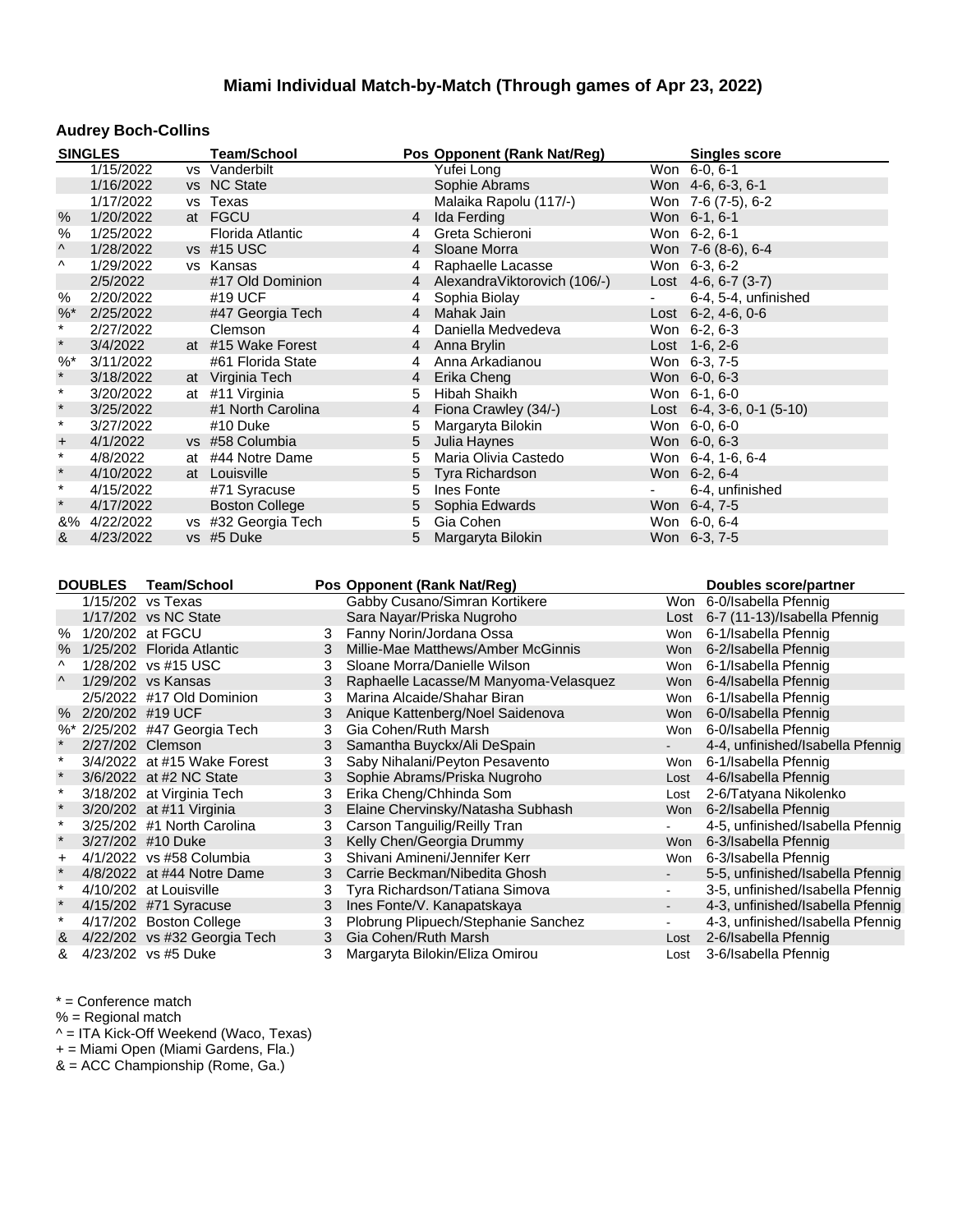| Nada Dimovksa  |                    |                             |                       |
|----------------|--------------------|-----------------------------|-----------------------|
| <b>SINGLES</b> | <b>Team/School</b> | Pos Opponent (Rank Nat/Req) | <b>Singles score</b>  |
| 1/15/2022      | Vanderbilt<br>VS.  | MaryAnn Rompf               | Won 2-6, 6-4, 6-2     |
| 1/16/2022      | vs NC State        | Sara Nayar                  | $Last \, 3-6.4-6$     |
|                |                    |                             |                       |
| <b>DOUBLES</b> | Team/School        | Pos Opponent (Rank Nat/Req) | Doubles score/partner |

\* = Conference match

% = Regional match

^ = ITA Kick-Off Weekend (Waco, Texas)

+ = Miami Open (Miami Gardens, Fla.)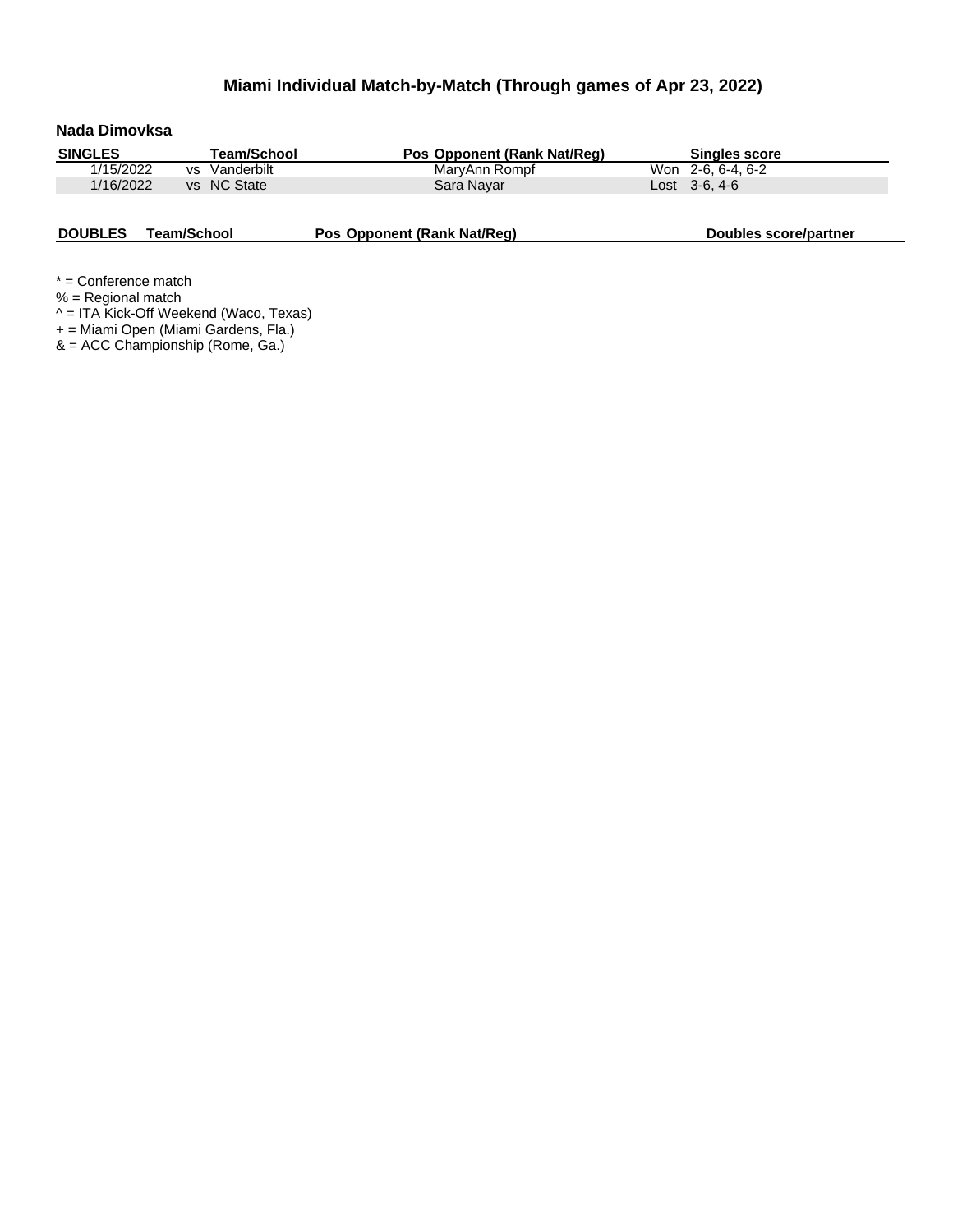### **Diana Khodan**

|                       | <b>SINGLES</b> | <b>Team/School</b> |    | Pos Opponent (Rank Nat/Reg) | <b>Singles score</b>           |
|-----------------------|----------------|--------------------|----|-----------------------------|--------------------------------|
|                       | 1/15/2022      | vs Vanderbilt      |    | Marcella Cruz (96/-)        | Lost 4-6, 1-6                  |
|                       | 1/16/2022      | vs NC State        |    | <b>Nell Miller</b>          | Lost 4-6, 2-6                  |
|                       | 1/17/2022      | vs Texas           |    | Simran Kortikere            | Won 6-1, 6-2                   |
| $\%$                  | 1/20/2022      | at FGCU            |    | 5 Alba Retortillo           | Won 6-7 (2-7), 6-1, 1-0 (10-2) |
| %                     | 1/25/2022      | Florida Atlantic   | 5. | <b>Amber McGinnis</b>       | Won 6-2, 6-2                   |
| $\boldsymbol{\wedge}$ | 1/28/2022      | vs #15 USC         |    | 5 Grace Piper               | Lost 1-6, 4-6                  |
| $\wedge$              | 1/29/2022      | vs Kansas          | 5. | <b>Tiffany Lagarde</b>      | 3-6, 5-0, unfinished           |
|                       | 2/5/2022       | #17 Old Dominion   | 6  | Alesya Yakubovich           | Won 6-0, 5-7, 6-4              |
| %                     | 2/20/2022      | #19 UCF            | 6  | Anique Kattenberg           | Won 6-0, 6-3                   |
| $\%$ <sup>*</sup>     | 2/25/2022      | #47 Georgia Tech   | 6  | <b>Ruth Marsh</b>           | Won 6-2, 6-0                   |
| $\ast$                | 2/27/2022      | Clemson            | 6  | Samantha Buyckx             | Won 6-1, 6-0                   |
| $^{\star}$            | 3/6/2022       | at #2 NC State     |    | 5 Sophie Abrams             | Won 6-3, 6-4                   |
| $\%^*$                | 3/11/2022      | #61 Florida State  | 5. | Kianah Motosono             | Won 6-1, 6-4                   |
| $^{\star}$            | 3/18/2022      | at Virginia Tech   | 5  | Katie Andreini              | Won 6-0, 6-1                   |
| $\star$               | 3/20/2022      | at #11 Virginia    | 6  | Sara Ziodato                | Lost $6-4$ , 2-6, 4-6          |
| $^{\star}$            | 3/25/2022      | #1 North Carolina  | 6  | Anika Yarlagadda            | Lost 1-6, 2-6                  |
| $\star$               | 3/27/2022      | #10 Duke           | 6  | Ellie Coleman               | Lost $6-4, 4-6, 4-6$           |
| $+$                   | 4/1/2022       | vs #58 Columbia    | 6  | Michelle Xu                 | Won 6-1, 6-1                   |

|          | <b>DOUBLES</b>     | <b>Team/School</b>            |               | Pos Opponent (Rank Nat/Req)               |      | Doubles score/partner      |
|----------|--------------------|-------------------------------|---------------|-------------------------------------------|------|----------------------------|
|          |                    | 1/15/202 vs Texas             |               | Charlotte Chavatipon/Malaika Rapolu       |      | Lost 6-7 (3-7)/Maya Tahan  |
|          |                    | 1/17/202 vs NC State          |               | Jaeda Daniel/Nell Miller                  |      | Won 6-4/Maya Tahan         |
| %        |                    | 1/20/202 at FGCU              | $\mathcal{P}$ | Isabella Colmenares/Alba Retortillo       |      | Won 6-2/Maya Tahan         |
| $\%$     |                    | 1/25/202 Florida Atlantic     | 2             | Greta Schieroni/Lexi Silna                |      | 4-4, unfinished/Maya Tahan |
| л        |                    | 1/28/202 vs #15 USC           | 2             | Eryn Cayetano/Grace Piper (26/-)          | Won  | 6-3/Maya Tahan             |
| $\wedge$ |                    | 1/29/202 vs Kansas            | 2             | Tiffany Lagarde/Sonia Smagina             |      | Lost 1-6/Maya Tahan        |
|          |                    | 2/5/2022 #17 Old Dominion     | 2             | Yulija Starodubtseva/AlexandraViktorovich |      | 4-3, unfinished/Maya Tahan |
|          | % 2/20/202 #19 UCF |                               | 2             | Sophia Biolay/Nandini Sharma              |      | Won 6-3/Maya Tahan         |
|          |                    | %* 2/25/202 #47 Georgia Tech  | 2             | Carol Lee/Kate Sharabura (18/-)           | Lost | 4-6/Maya Tahan             |
|          |                    | 2/27/202 Clemson              | $\mathcal{P}$ | Eleni Louka/Jenna Thompson                |      | Won 6-2/Maya Tahan         |
|          |                    | 3/4/2022 at #15 Wake Forest   | 2             | Samantha Martinelli/Casie Wooten          | Lost | 3-6/Maya Tahan             |
| $\star$  |                    | 3/6/2022 at #2 NC State       |               | 2 Amelia Rajecki/Abigail Rencheli (51/-)  |      | Lost 4-6/Maya Tahan        |
|          |                    | %* 3/11/202 #61 Florida State | 2.            | Vic Allen/Kianah Motosono                 |      | Won 6-2/Maya Tahan         |
| $\ast$   |                    | 3/18/202 at Virginia Tech     | $\mathcal{P}$ | Elizabet Danailova/Rita Pinto             |      | Won 6-4/Maya Tahan         |
|          |                    | 3/20/202 at #11 Virginia      | $\mathbf{2}$  | Sofia Munera/Amber O'Dell (73/-)          |      | Won 6-0/Maya Tahan         |
| $\star$  |                    | 3/25/202 #1 North Carolina    | $2^{\circ}$   | Cameron Morra/Alle Sanford                |      | Lost 3-6/Maya Tahan        |
|          |                    | 3/27/202 #10 Duke             | 2             | Chloe Beck/Ellie Coleman                  | Lost | 4-6/Maya Tahan             |
|          |                    | 4/1/2022 vs #58 Columbia      | $\mathbf{2}$  | Winta Tewolde/Anna Zhang                  |      | Won 6-1/Maya Tahan         |

\* = Conference match

% = Regional match

^ = ITA Kick-Off Weekend (Waco, Texas)

+ = Miami Open (Miami Gardens, Fla.)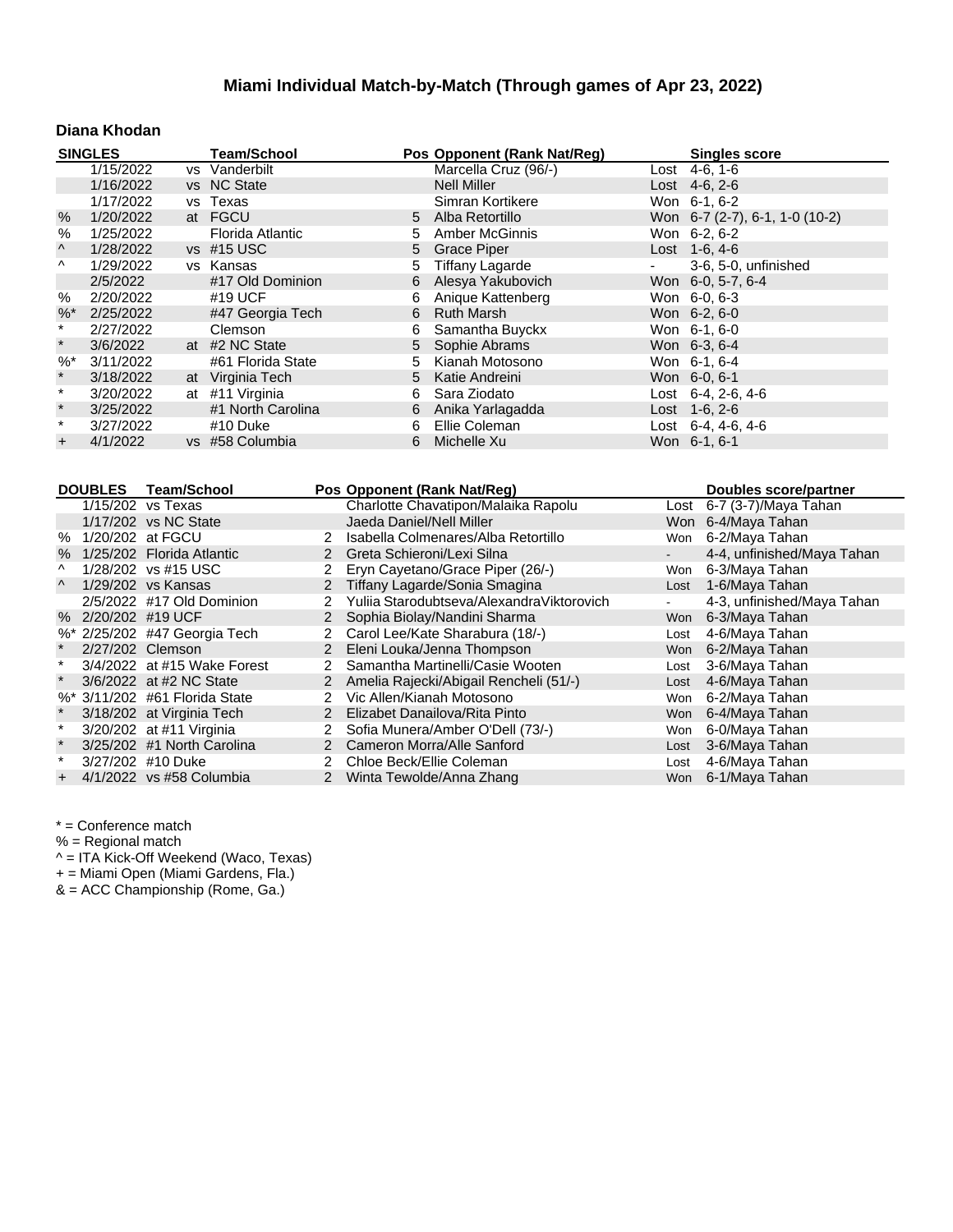### **Tatyana Nikolenko**

|         | <b>SINGLES</b> |    | <b>Team/School</b>    |    | Pos Opponent (Rank Nat/Reg) |    | <b>Singles score</b>          |
|---------|----------------|----|-----------------------|----|-----------------------------|----|-------------------------------|
| $\star$ | 3/4/2022       |    | at #15 Wake Forest    | 6  | Brooke Killingsworth        |    | Lost $6-4$ , 2 $-6$ , 4 $-6$  |
| $\star$ | 3/6/2022       |    | at #2 NC State        |    | 6 Amelia Rajecki            |    | Lost 4-6, 5-7                 |
| $\star$ | 3/18/2022      |    | at Virginia Tech      | 6. | Semra Aksu                  |    | Lost $3-6, 6-0, 3-6$          |
| $\star$ | 4/8/2022       |    | at #44 Notre Dame     | 6  | Meghan Coleman              |    | Won 6-0, 5-7, 6-2             |
| $\star$ | 4/10/2022      | at | Louisville            | 6. | Dina Chaika                 |    | Won 6-3, 6-0                  |
| $\star$ | 4/15/2022      |    | #71 Syracuse          |    | 6 Shiori Ito                | ۰. | 6-3, 1-3, unfinished          |
| $\star$ | 4/17/2022      |    | <b>Boston College</b> | 6. | Hailey Wilcox               |    | Won 6-0, 6-1                  |
|         | &% 4/22/2022   |    | vs #32 Georgia Tech   |    | 6 Kate Sharabura            |    | Won 5-7, 7-6 (7-5), 7-6 (7-5) |
| &       | 4/23/2022      |    | vs #5 Duke            | 6. | Ellie Coleman               |    | Lost 4-6, 1-6                 |

|         | DOUBLES Team/School            | Pos Opponent (Rank Nat/Req)            | Doubles score/partner        |
|---------|--------------------------------|----------------------------------------|------------------------------|
|         | 3/18/202 at Virginia Tech      | 3 Erika Cheng/Chhinda Som              | Lost 2-6/Audrey Boch-Collins |
| $\star$ | 4/8/2022 at #44 Notre Dame     | 2 Julia Andreach/Yashna Yellayi        | Lost 2-6/Maya Tahan          |
|         | 4/10/202 at Louisville         | 2 Dina Chaika/Chelsea Sawyer           | Won 6-2/Maya Tahan           |
| $\star$ | 4/15/202 #71 Syracuse          | 2 Miyuka Kimoto/Polina Kozyreva (40/-) | Won 6-4/Maya Tahan           |
| $\star$ | 4/17/202 Boston College        | 2 Sophia Edwards/Hailey Wilcox         | Won 6-3/Maya Tahan           |
|         | & 4/22/202 vs #32 Georgia Tech | 2 Kylie Bilchev/Ava Hrastar (44/-)     | 4-3, unfinished/Maya Tahan   |
|         | & 4/23/202 vs #5 Duke          | 2 Chloe Beck/Ellie Coleman (27/-)      | Lost 2-6/Maya Tahan          |

\* = Conference match

% = Regional match

^ = ITA Kick-Off Weekend (Waco, Texas)

+ = Miami Open (Miami Gardens, Fla.)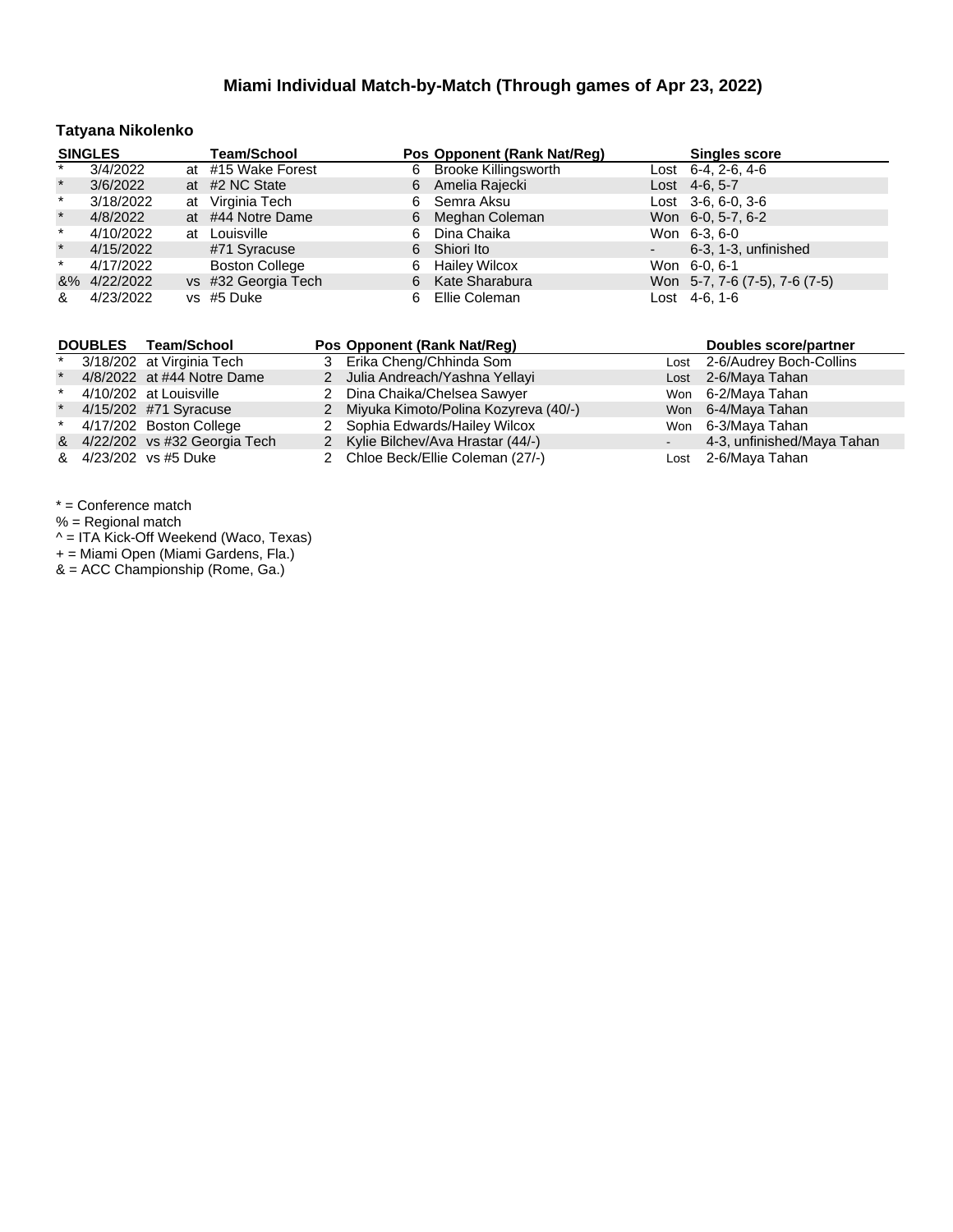# **Isabella Pfennig**

\* = Conference match

 $%$  = Regional match

^ = ITA Kick-Off Weekend (Waco, Texas)

+ = Miami Open (Miami Gardens, Fla.)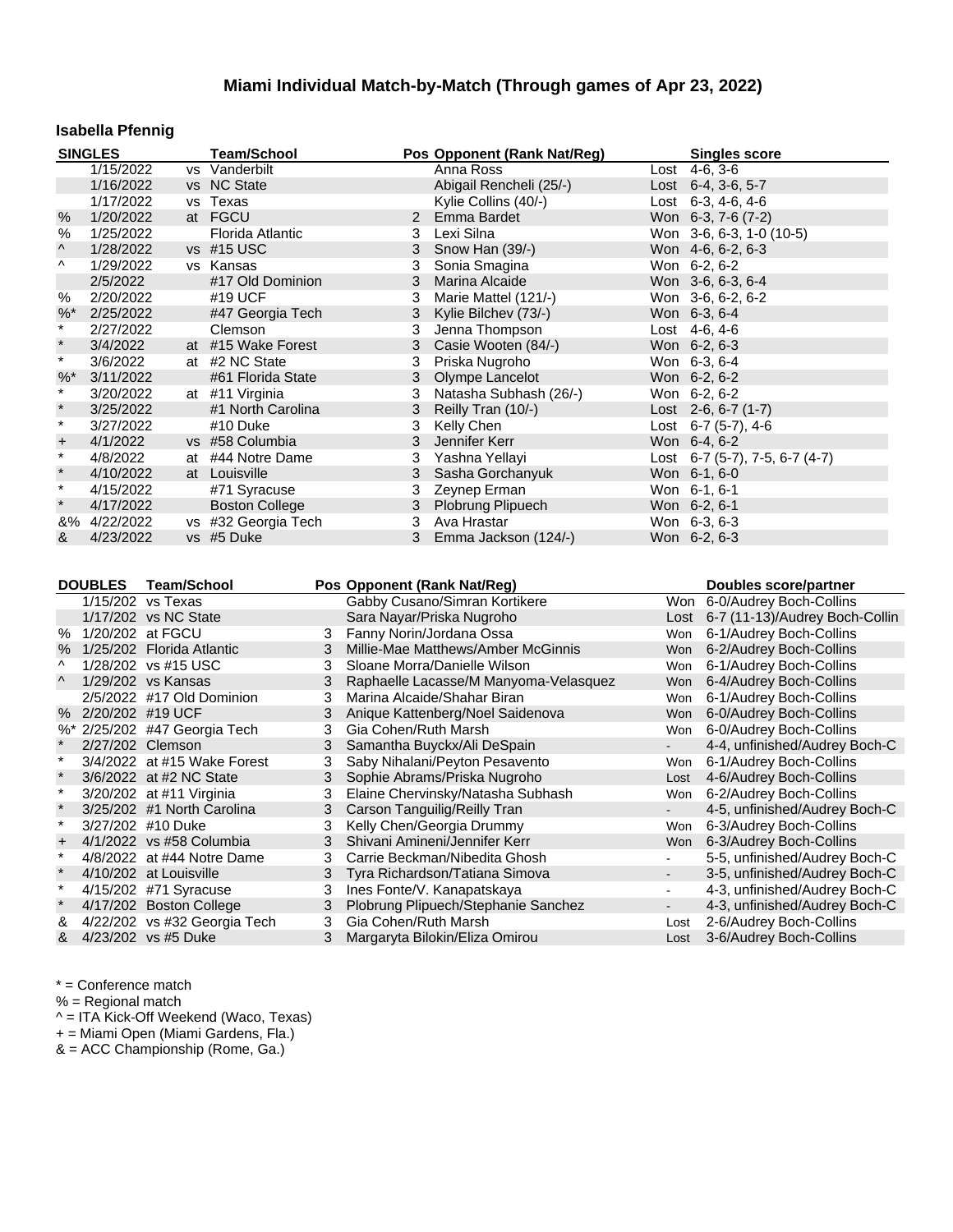#### **Eden Richardson**

|                       | <b>SINGLES</b>                |                    | <b>Team/School</b>                |              | Pos Opponent (Rank Nat/Reg)                                                |                          | <b>Singles score</b>                       |
|-----------------------|-------------------------------|--------------------|-----------------------------------|--------------|----------------------------------------------------------------------------|--------------------------|--------------------------------------------|
|                       | 1/15/2022                     |                    | vs Vanderbilt                     |              | Dasha Kourkina                                                             |                          | Won 7-5, 6-7 (3-7), 6-0                    |
|                       | 1/16/2022                     |                    | vs NC State                       |              | Jaeda Daniel (8/-)                                                         |                          | Won 2-6, 6-4, 6-4                          |
|                       | 1/17/2022                     |                    | vs Texas                          |              | <b>Peyton Stearns</b>                                                      |                          | Lost 3-6, 2-6                              |
| %                     | 1/20/2022                     |                    | at FGCU                           |              | <b>Isabella Colmenares</b><br>1                                            |                          | Won 7-5, 6-2                               |
| $\%$                  | 1/25/2022                     |                    | Florida Atlantic                  |              | Martina Kudelova                                                           |                          | Won 6-4, 6-1                               |
| Λ                     | 1/28/2022                     |                    | vs #15 USC                        |              | $\mathbf{1}$<br>Eryn Cayetano (1/-)                                        |                          | Lost 6-2, 5-7, 3-6                         |
| ۸                     | 1/29/2022                     |                    | vs Kansas                         |              | Malkia Nguonoue (109/-)<br>1                                               | $\overline{\phantom{a}}$ | 4-6, 3-5, unfinished                       |
|                       | 2/5/2022                      |                    | #17 Old Dominion                  |              | Yuliia Starodubtseva (71/-)<br>1                                           |                          | Lost $6-4, 4-6, 0-6$                       |
| $\%$                  | 2/20/2022                     |                    | #19 UCF                           |              | Evgeniya Levashova (48/-)<br>1                                             |                          | 6-4, 4-6, unfinished                       |
| %                     | 2/25/2022                     |                    | #47 Georgia Tech                  |              | $\mathbf{1}$<br>Carol Lee (72/-)                                           |                          | Lost $6-4$ , 1-6, 2-6                      |
| $\star$               | 2/27/2022                     |                    | Clemson                           |              | Cristina Mayorova (109/-)<br>1                                             |                          | Won 7-6 (7-2), 7-6 (7-2)                   |
| $\star$               | 3/4/2022                      |                    | at #15 Wake Forest                |              | $\mathbf 1$<br>Carolyn Campana (44/-)                                      |                          | Won 6-3, 4-6, 6-3                          |
| $\star$               | 3/6/2022                      |                    | at #2 NC State                    |              | Jaeda Daniel (9/-)<br>1                                                    |                          | Lost 5-7, 4-6                              |
| $\%$                  | 3/11/2022                     |                    | #61 Florida State                 |              | $\mathbf{1}$                                                               |                          |                                            |
| $\star$               | 3/18/2022                     |                    |                                   |              | Petra Hule (16/-)<br>Elizabet Danailova<br>2                               |                          | Lost 4-6, 5-7                              |
| $\star$               |                               |                    | at Virginia Tech                  |              |                                                                            |                          | Won 6-3, 6-2                               |
| $\star$               | 3/20/2022                     |                    | at #11 Virginia                   |              | Emma Navarro (5/-)<br>$\mathbf{1}$                                         |                          | Won 6-3, 6-3                               |
| $\ast$                | 3/25/2022                     |                    | #1 North Carolina                 |              | Cameron Morra (12/-)<br>1                                                  |                          | Lost $3-6, 6-4, 4-6$                       |
|                       | 3/27/2022                     |                    | #10 Duke                          |              | 2 Chloe Beck (7/-)                                                         |                          | Lost 6-4, 1-6, 1-6                         |
| +<br>$\star$          | 4/1/2022                      |                    | vs #58 Columbia                   |              | Akanksha Bhan<br>1                                                         |                          | Lost 6-7 $(3-7)$ , 6-7 $(7-9)$             |
| $\star$               | 4/8/2022                      |                    | at #44 Notre Dame                 |              | $\mathbf 1$<br>Page Freeman (48/-)                                         |                          | Lost 1-6, 3-6                              |
|                       | 4/10/2022                     |                    | at Louisville                     |              | Rhea Verma<br>1                                                            |                          | Won 6-3, 6-4                               |
| $\star$               | 4/15/2022                     |                    | #71 Syracuse                      |              | $\overline{2}$<br>V. Kanapatskaya                                          |                          | 6-2, 4-2, unfinished                       |
| $\star$               | 4/17/2022                     |                    | <b>Boston College</b>             |              | Marice Aguiar<br>1                                                         |                          | Won 7-5, 6-0                               |
| &                     | &% 4/22/2022<br>4/23/2022     |                    | vs #32 Georgia Tech<br>vs #5 Duke |              | $\mathbf{1}$<br>Carol Lee (30/-)<br>Chloe Beck (8/-)<br>1                  |                          | Lost $0-6, 4-6$<br>Won 6-1, 7-5            |
|                       |                               |                    |                                   |              |                                                                            |                          |                                            |
|                       | <b>DOUBLES</b>                | <b>Team/School</b> |                                   |              | Pos Opponent (Rank Nat/Reg)                                                |                          | Doubles score/partner                      |
|                       | 1/15/202 vs Texas             |                    |                                   |              | Kylie Collins/Peyton Stearns                                               |                          | Won 6-3/Daevenia Achong                    |
|                       | 1/17/202 vs NC State          |                    |                                   |              | Amelia Rajecki/Abigail Rencheli                                            |                          | Won 6-3/Daevenia Achong                    |
|                       | % 1/20/202 at FGCU            |                    |                                   | 1.           | Emma Bardet/Ida Ferding                                                    |                          | Won 6-0/Daevenia Achong                    |
| $\frac{0}{0}$         | 1/25/202 Florida Atlantic     |                    |                                   | 1            | Katerina Filip/Martina Kudelova                                            |                          | Won 6-4/Daevenia Achong                    |
| Λ                     | 1/28/202 vs #15 USC           |                    |                                   | 1            | Salma Ewing/Snow Han (23/-)                                                |                          | 4-5, unfinished/Daevenia Acho              |
| $\boldsymbol{\wedge}$ | 1/29/202 vs Kansas            |                    |                                   | $\mathbf{1}$ | Malkia Nguonoue/Maria Titova                                               |                          | Won 6-4/Daevenia Achong                    |
|                       | 2/5/2022 #17 Old Dominion     |                    |                                   | 1            | Tatsiana Sasnouskaya/Alesya Yakubovich                                     |                          | Won 6-0/Daevenia Achong                    |
|                       | % 2/20/202 #19 UCF            |                    |                                   | 1            | Evgeniya Levashova/Marie Mattel                                            |                          | 5-4, unfinished/Daevenia Acho              |
|                       | %* 2/25/202 #47 Georgia Tech  |                    |                                   | 1            | Kylie Bilchev/Ava Hrastar (16/-)                                           | Lost                     | 3-6/Daevenia Achong                        |
| $\star$               | 2/27/202 Clemson              |                    |                                   | $\mathbf{1}$ | Cristina Mayorova/Daniella Medvedeva                                       |                          | Won 6-3/Daevenia Achong                    |
| $\pmb{\ast}$          |                               |                    | 3/4/2022 at #15 Wake Forest       | 1.           | Anna Brylin/Brooke Killingsworth (6/-)                                     | Won                      | 6-4/Daevenia Achong                        |
| $\star$               | 3/6/2022 at #2 NC State       |                    |                                   | 1            | Jaeda Daniel/Nell Miller (16/-)                                            | Lost                     | 4-6/Daevenia Achong                        |
|                       | %* 3/11/202 #61 Florida State |                    |                                   | 1            | Anna Arkadianou/Petra Hule                                                 |                          | Won 6-4/Daevenia Achong                    |
| $\star$               | 3/18/202 at Virginia Tech     |                    |                                   | $\mathbf{1}$ | Katie Andreini/Annie Clark                                                 |                          | Won 6-3/Daevenia Achong                    |
| $\ast$                | 3/20/202 at #11 Virginia      |                    |                                   | 1.           | Emma Navarro/Hibah Shaikh                                                  |                          | Lost 2-6/Daevenia Achong                   |
| $\star$               | 3/25/202 #1 North Carolina    |                    |                                   |              | Fiona Crawley/Elizabeth Scotty (1/-)                                       | Lost                     | 3-6/Daevenia Achong                        |
| $\ast$                | 3/27/202 #10 Duke             |                    |                                   | 1            | Margaryta Bilokin/Eliza Omirou (75/-)                                      | Won                      | 6-4/Daevenia Achong                        |
| $\ddot{}$             | 4/1/2022 vs #58 Columbia      |                    |                                   | $\mathbf{1}$ | Akanksha Bhan/Melissa Sakar                                                | Lost                     | 6-7 (5-7)/Daevenia Achong                  |
| $\star$               | 4/8/2022 at #44 Notre Dame    |                    |                                   | 1            | Maria Olivia Castedo/Page Freeman                                          | Lost                     | 4-6/Daevenia Achong                        |
| $\star$               | 4/10/202 at Louisville        |                    |                                   | 1            | Sasha Gorchanyuk/Rhea Verma                                                | Won                      | 6-2/Daevenia Achong                        |
| $\star$               | 4/15/202 #71 Syracuse         |                    |                                   | 1            | Shiori Ito/Sofya Treshcheva (86/-)                                         | Won                      | 6-0/Daevenia Achong                        |
| $\ast$                | 4/17/202 Boston College       |                    |                                   | 1            | Marice Aguiar/Laura Lopez (37/-)                                           | Won                      | 6-2/Daevenia Achong                        |
| &<br>&                | 4/23/202 vs #5 Duke           |                    | 4/22/202 vs #32 Georgia Tech      | 1            | Carol Lee/Kate Sharabura (5/-)<br>Karolina Berankova/Georgia Drummy (31/-) | Lost                     | 4-6/Daevenia Achong<br>6-3/Daevenia Achong |

\* = Conference match

% = Regional match

^ = ITA Kick-Off Weekend (Waco, Texas)

+ = Miami Open (Miami Gardens, Fla.)